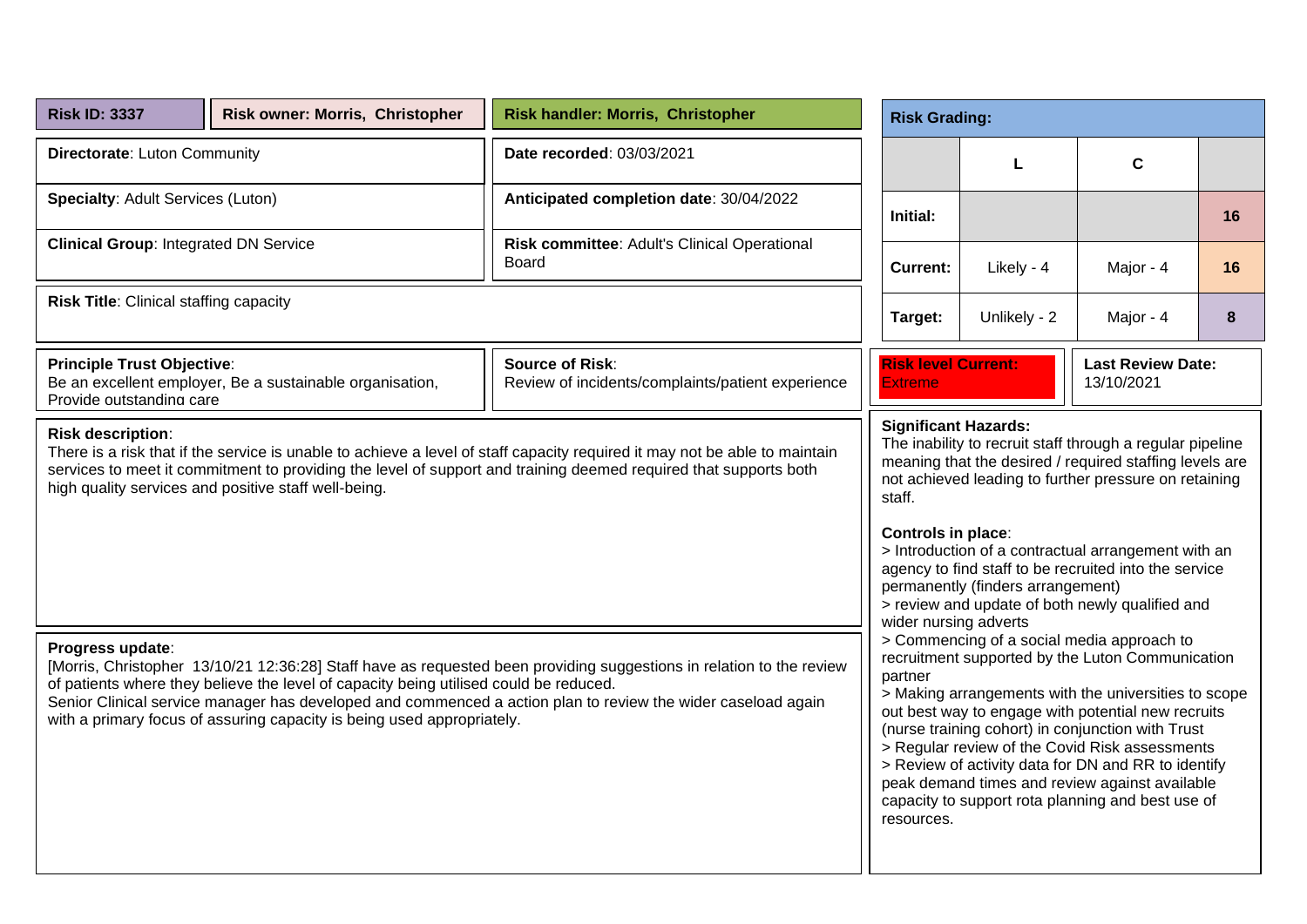| <b>Risk ID: 3254</b>                                                                                                                                                                                                         | Risk owner: Peberdy, John                                                                                                                                                                                                                                                                                                                                                                                                                                                                                                                                                                                                        |                           | Risk handler: Harwin, Simon<br><b>Risk Grading:</b>                                                                                                                                                                                                                                                                                                                                                                                                                                                                                                                                                                                                                                                                                                                          |  |                                              |            |                                        |    |  |  |
|------------------------------------------------------------------------------------------------------------------------------------------------------------------------------------------------------------------------------|----------------------------------------------------------------------------------------------------------------------------------------------------------------------------------------------------------------------------------------------------------------------------------------------------------------------------------------------------------------------------------------------------------------------------------------------------------------------------------------------------------------------------------------------------------------------------------------------------------------------------------|---------------------------|------------------------------------------------------------------------------------------------------------------------------------------------------------------------------------------------------------------------------------------------------------------------------------------------------------------------------------------------------------------------------------------------------------------------------------------------------------------------------------------------------------------------------------------------------------------------------------------------------------------------------------------------------------------------------------------------------------------------------------------------------------------------------|--|----------------------------------------------|------------|----------------------------------------|----|--|--|
| Directorate: Children and Young Peoples Services                                                                                                                                                                             |                                                                                                                                                                                                                                                                                                                                                                                                                                                                                                                                                                                                                                  | Date recorded: 02/10/2020 |                                                                                                                                                                                                                                                                                                                                                                                                                                                                                                                                                                                                                                                                                                                                                                              |  | L                                            | C          |                                        |    |  |  |
| Specialty: CYPS Trustwide (Risk Register Only)                                                                                                                                                                               |                                                                                                                                                                                                                                                                                                                                                                                                                                                                                                                                                                                                                                  |                           | Anticipated completion date: 31/12/2021                                                                                                                                                                                                                                                                                                                                                                                                                                                                                                                                                                                                                                                                                                                                      |  | Initial:                                     |            |                                        | 12 |  |  |
| <b>Clinical Group: Trust Wide</b>                                                                                                                                                                                            |                                                                                                                                                                                                                                                                                                                                                                                                                                                                                                                                                                                                                                  |                           | Risk committee: Children's and Young People<br><b>Clinical Operational Board</b>                                                                                                                                                                                                                                                                                                                                                                                                                                                                                                                                                                                                                                                                                             |  | <b>Current:</b>                              | Likely - 4 | Major - 4                              | 16 |  |  |
| Risk Title: Covid-19: Impact on Service Delivery across CYPS                                                                                                                                                                 |                                                                                                                                                                                                                                                                                                                                                                                                                                                                                                                                                                                                                                  |                           |                                                                                                                                                                                                                                                                                                                                                                                                                                                                                                                                                                                                                                                                                                                                                                              |  | Target:                                      | Rare - 1   | Major - 4                              | 4  |  |  |
| <b>Principle Trust Objective:</b><br>Provide outstanding care                                                                                                                                                                |                                                                                                                                                                                                                                                                                                                                                                                                                                                                                                                                                                                                                                  |                           | <b>Source of Risk:</b><br>Risk assessment                                                                                                                                                                                                                                                                                                                                                                                                                                                                                                                                                                                                                                                                                                                                    |  | <b>Risk level Current:</b><br><b>Extreme</b> |            | <b>Last Review Date:</b><br>20/10/2021 |    |  |  |
| <b>Risk description:</b><br>There is a risk that service delivery will be significantly<br>impacted by the pandemic leading to potential<br>detrimental impacts on the health and wellbeing of<br>children and young people. |                                                                                                                                                                                                                                                                                                                                                                                                                                                                                                                                                                                                                                  |                           | <b>Significant Hazards:</b><br>There are now 3 primary causes:<br>- A surge in service demand;<br>- Increased staff sickness/ absence caused by Covid 19 symptoms, isolation requirements or parental<br>responsibilities;<br>- National or local incidents of Covid 19 impacting on service delivery;<br>Controls in place:<br>- 0300 SPoA's established for all CYP services with clinical pathways defined in each of the Trust's geographies;<br>- Restoration plans are reviewed regularly by each service with flexibility to phase services up and down as<br>required;<br>- A clinical priority system is in place for all services ensuring clinical needs are addressed appropriately;<br>- Website updated clearly detailing resources and service access points; |  |                                              |            |                                        |    |  |  |
| Progress update:                                                                                                                                                                                                             | - Social media campaigns in place;<br>[Peberdy, John 20/10/21 15:22:30] Risk reviewed and<br>- Workstreams are in place to ensure children and young people with an EHCP and/or complex needs receive the<br>should remain at 16. Staff absent across the Trust from<br>services they require; and<br>work through sickness or self-isolation is 5% in Beds,<br>- Where a Practitioner is concerned, considers a safe option to attend the child's home/school with appropriate<br>8% in Luton, 9% in Cambs and 9% in Norfolk.<br>social distance/PPE<br>- QIA's completed and considered/agreed at Ethics Consideration meeting |                           |                                                                                                                                                                                                                                                                                                                                                                                                                                                                                                                                                                                                                                                                                                                                                                              |  |                                              |            |                                        |    |  |  |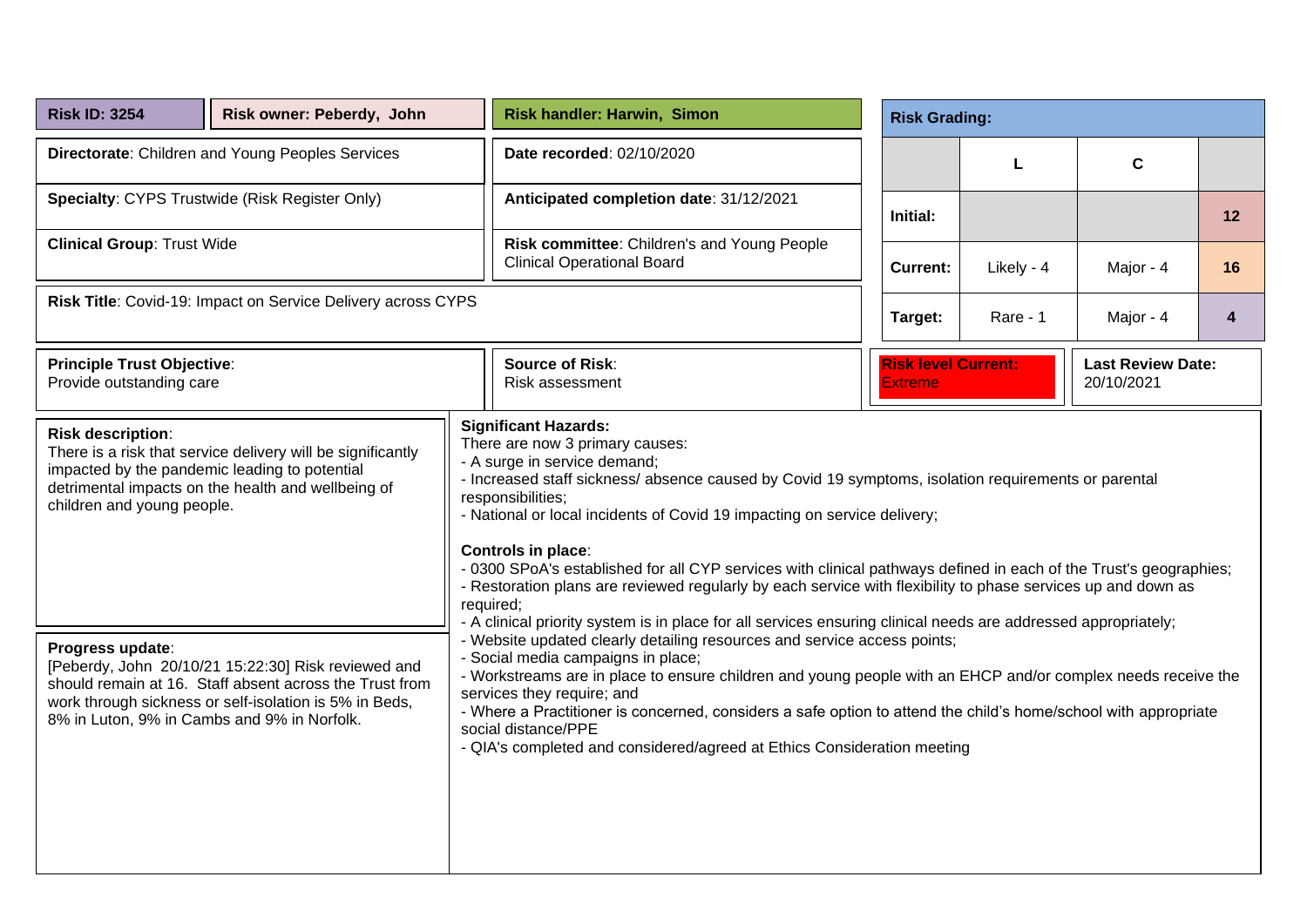| <b>Risk ID: 3250</b>                                                                                                                                                                                                                                                                | Risk owner: Shulver, Debbie                                                                | Risk handler: Shulver, Debbie                                                                                                                  | <b>Risk Grading:</b>                                                                                                                                                                                                                                                                                                                                                                                                                                                                                                                        |              |                                        |    |  |  |  |
|-------------------------------------------------------------------------------------------------------------------------------------------------------------------------------------------------------------------------------------------------------------------------------------|--------------------------------------------------------------------------------------------|------------------------------------------------------------------------------------------------------------------------------------------------|---------------------------------------------------------------------------------------------------------------------------------------------------------------------------------------------------------------------------------------------------------------------------------------------------------------------------------------------------------------------------------------------------------------------------------------------------------------------------------------------------------------------------------------------|--------------|----------------------------------------|----|--|--|--|
| Directorate: Trustwide                                                                                                                                                                                                                                                              |                                                                                            | Date recorded: 04/09/2020                                                                                                                      |                                                                                                                                                                                                                                                                                                                                                                                                                                                                                                                                             | L            | $\mathbf c$                            |    |  |  |  |
| <b>Specialty: Safeguarding</b>                                                                                                                                                                                                                                                      |                                                                                            | Anticipated completion date: 31/12/2021                                                                                                        | Initial:                                                                                                                                                                                                                                                                                                                                                                                                                                                                                                                                    |              |                                        | 12 |  |  |  |
| <b>Clinical Group: Trust Wide</b>                                                                                                                                                                                                                                                   |                                                                                            | Risk committee: Adult's Clinical Operational<br>Board, Children's and Young People Clinical<br>Operational Board, Strategic Safeguarding Group | <b>Current:</b>                                                                                                                                                                                                                                                                                                                                                                                                                                                                                                                             | Likely - 4   | Major - 4                              | 16 |  |  |  |
|                                                                                                                                                                                                                                                                                     | Risk Title: Emotional impact of work force when exposed to high risk safeguarding incident |                                                                                                                                                | Target:                                                                                                                                                                                                                                                                                                                                                                                                                                                                                                                                     | Possible - 3 | Minor - 2                              | 6  |  |  |  |
| <b>Principle Trust Objective:</b><br>Be an excellent employer                                                                                                                                                                                                                       |                                                                                            | <b>Source of Risk:</b><br>Risk assessment                                                                                                      | <b>Risk level Current:</b><br><b>Extreme</b>                                                                                                                                                                                                                                                                                                                                                                                                                                                                                                |              | <b>Last Review Date:</b><br>29/10/2021 |    |  |  |  |
| <b>Risk description:</b><br>There is a risk that staff who have exposure to high risk safeguarding incidents will experience vicarious trauma,<br>which may have negative impact on their psychological well being. This could result in increase in sickness &<br>retention rates. |                                                                                            |                                                                                                                                                | <b>Significant Hazards:</b><br>increase in staff exposure to high risk safeguarding<br>incidents both from services users & colleagues<br>experiencing domestic abuse/violence alongside<br>unintended consequences of decision made with<br>respect to practice change as a result of Covid 19<br>pandemic management plan<br>Controls in place:<br>Individual risk assessments & reasonable<br>adjustments completed for all staff which are under<br>continued review via 1:1 management<br>Access to health & wellbeing service support |              |                                        |    |  |  |  |
| Progress update:<br>[Shulver, Debbie 29/10/21 13:49:12] Risk reviewed and remains the same.                                                                                                                                                                                         |                                                                                            |                                                                                                                                                | inclusive of access to counselling provisions &<br>occupational health<br>Specialist safeguarding supervision in place<br>Limited access to additional specialist psychological<br>support<br>Incident management process places emphasis on<br>learning & not blaming or fault finding, always<br>considerate of professional support at both practice<br>level and required emotional impact support                                                                                                                                      |              |                                        |    |  |  |  |